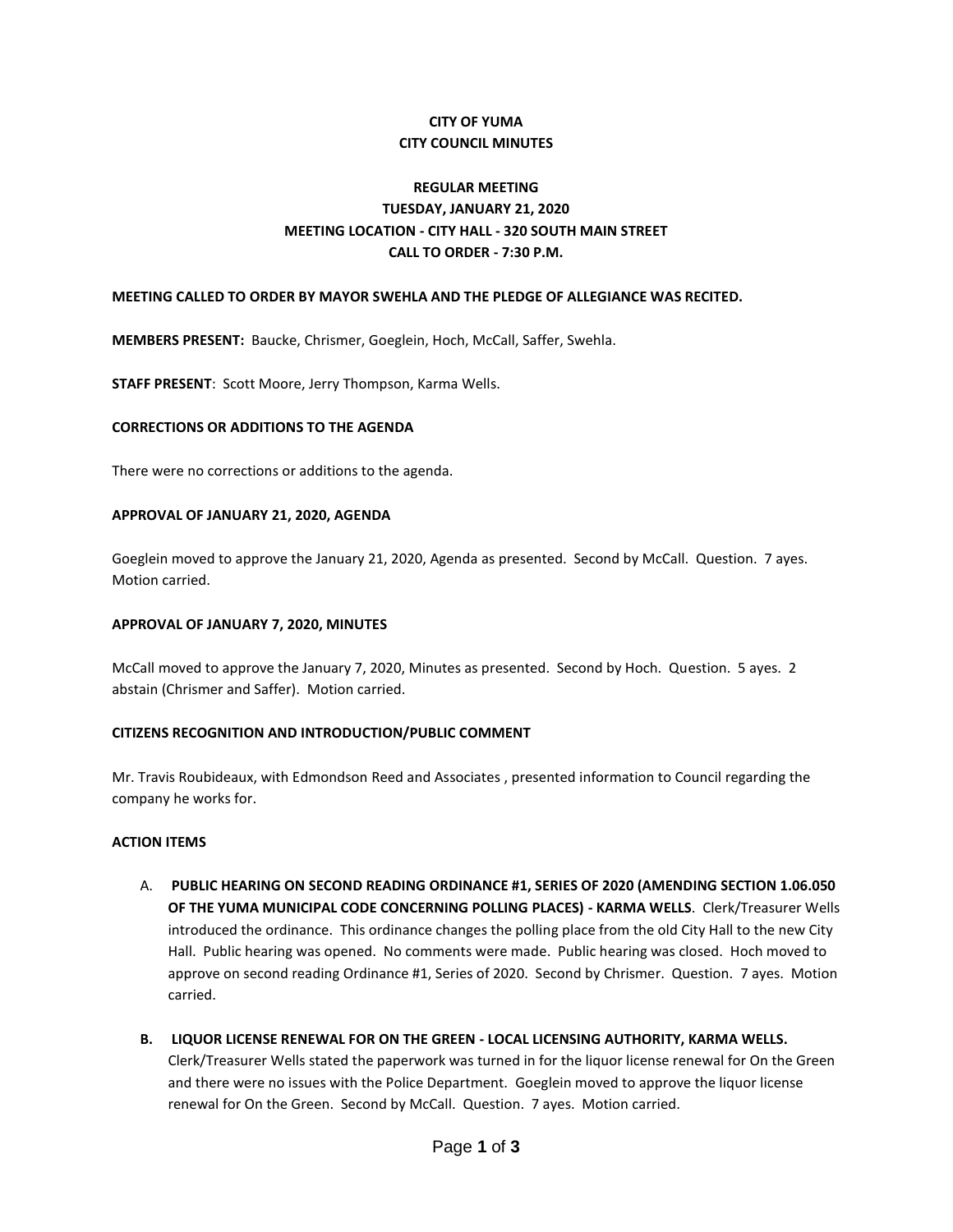- **C. LIQUOR LICENSE RENEWAL FOR JENNY WAYNE'S HIGH OCTANE - LOCAL LICENSING AUTHORITY, KARMA WELLS.** Clerk/Treasurer Wells stated the paperwork was turned in for the license renewal for Jenny Wayne's High Octane and there were no issues with the Police Department. Chrismer moved to approve the liquor license renewal for Jenny Wayne's High Octane. Second by Goeglein. Question. 7 ayes. Motion carried.
- D. **MUSEUM BOARD FUNDING REQUEST - SCOTT MOORE**. Manager Moore stated Ms. Monica King, with the Museum Board, would like to request funding from Council to comply with state requirements. Ms. King stated she met with three State Historical Fund people regarding the grants. Anything completed before the grant is approved, can not be included in the grant. It will cost approximately \$3,000 to have Mr. Roubideaux and his firm do the work needed before the grant can be completed. Ms. King reviewed a list of repairs including HVAC system, electrical repairs, roofing, gutters and LED lights. Ms. King believes all the work would total around \$120,000. The grant is 75% State and 25% City. The building has been designated Historical, therefore this limits certain things from being done to the building. Bids for the repairs will have to be completed from the architectural schematics that Mr. Roubideaux's firm would complete. Discussion was held. Goeglein moved to approve an amount not to exceed \$3,000 for the architectural services. Second by Chrismer. Manager Moore stated the City would need to pay the architectural firm directly. Question. 7 ayes. Motion carried.
- **E. APPROVAL OF BILLS - KARMA WELLS.** Clerk/Treasurer Wells provided Council with additional lists of bills. Hoch moved to approve the bills. Second by Chrismer. Question. 7 ayes. Motion carried.
- **F. PURCHASES IN EXCESS OF \$5,000 - SCOTT MOORE.** Police Chief Thompson requested approval to purchase new firearms not to exceed \$10,000. Chief Thompson is reviewing and comparing quotes from two companies. Saffer moved to approve the purchase of firearms, not to exceed \$10,000. Second by Goeglein. Question. 7 ayes. Motion carried.

## **ADDITIONAL BUSINESS**

None.

### **REPORTS**

## **CITY MANAGER, SCOTT MOORE**

Manager Moore stated there is a feral cat meeting scheduled for Wednesday, January 22 at the Community Center.

Also, the new trash truck is broken and will hopefully be fixed soon. For a couple of weeks we will be working with just one truck.

### **CITY CLERK/TREASURER, KARMA WELLS**

Clerk/Treasurer Wells provided Council with the Sales Tax Report.